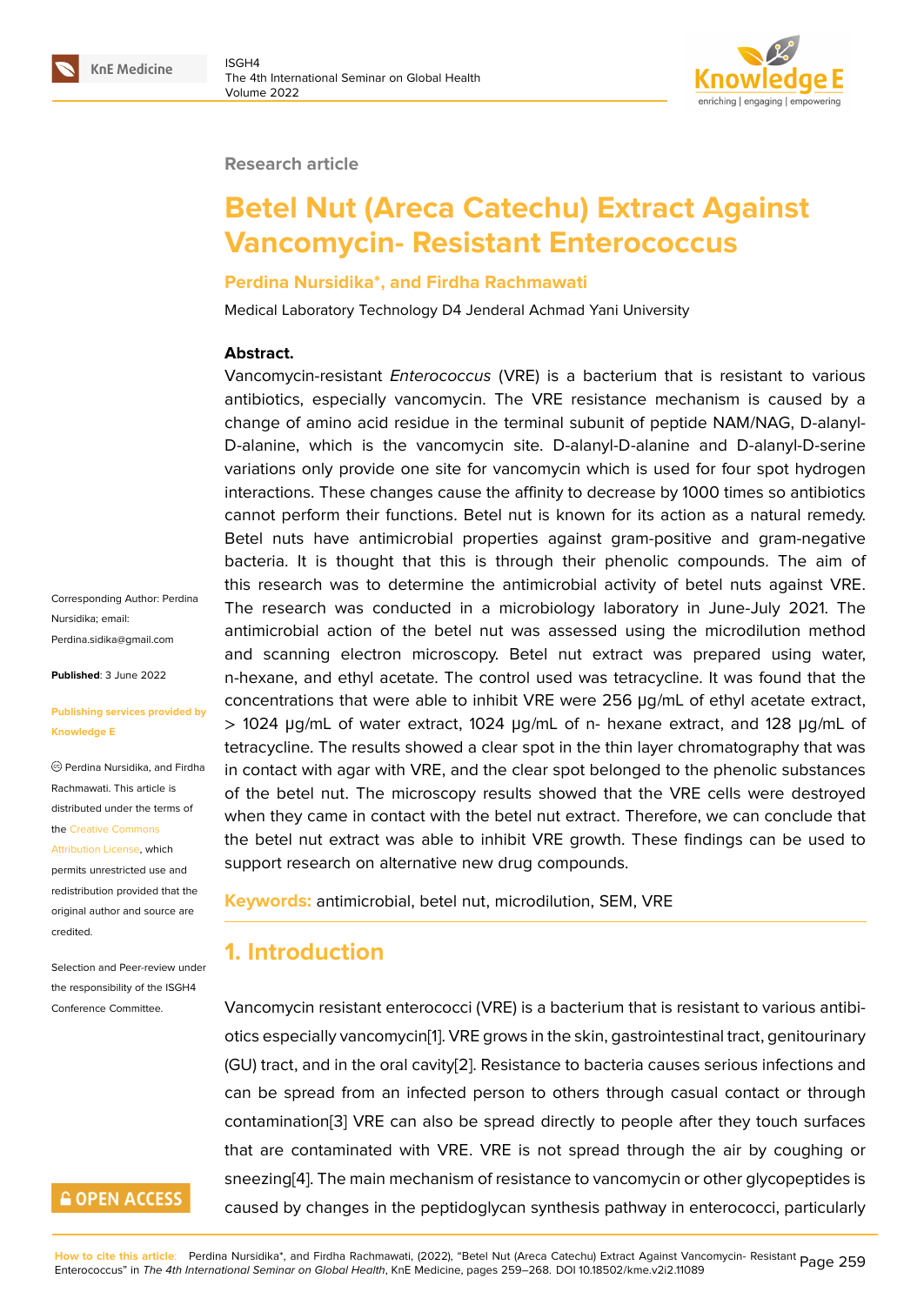the substitution of D-Alanine-D-Alanine (D-Ala-D-Ala), to D-Alanine-D-Lactate (D-Ala-Ala). D-Lac) or D-Alanine-D-Serine (D-Ala-D-Ser)[5]. The mechanism of resistance is due to the replacement of d-Ala-d-Ala with d-Ala-d-lac as the terminal amino acid in Lipid II, resulting in a 1000-fold decrease in binding between vancomycin and peptidoglycan due to the loss of one hydrogen bond[6], [7]. Va[nc](#page-7-2)omycin widely used for Gram positive bacteria, but not effective for Gram- negative bacteria because antibiotics cannot across the outer membrane of bacteria [8].

Vancomycin widely used for Gra[m](#page-7-3) p[os](#page-7-4)itive bacteria, but not effective for Gramnegative bacteria because antibiotics cannot across the outer membrane of bacteria. There are some various vanco[my](#page-7-5)cin-resistant phenotype, i.e VanA , vanB , VANC , VanD, and vanE. VanA manifest as the highest level resistance against vancomycin and teicoplanin induced. Phenotype VanB resistant against vancomycin but sensitive againts teicoplanin. Strain VanC intermediate until moderate resistance against vancomycin. VanD phenotype has moderate resistance against vancomycin, susceptible and low resistance againts teicoplanin[9], [10]. VanE phenotype resisntant against vancomycin and sensitive to teicoplanin[11]. Infection epidemiology of resistant bacteria is changing rapidly. In past 10 years infection caused by resistant organism improving become community infection. Resistant im[pro](#page-7-6)v[ed](#page-7-7) therefore the alternative drug is needed[12]–[14]. The drugs against infection [ca](#page-7-8)used by antibiotic resistant bacteria are come from plant. The drug agents usually have different structure and action with standard antibiotic [15]. by antibiotic resistant bacteria are come from plant. the drug agents usu[ally](#page-7-9) h[ave](#page-7-10) different structure and action with standard antibiotic [8].

Betel nut is widely known in Indonesia as traditional medicine. Betel nut has wide [spe](#page-7-11)ctrum antimicrobial actitivity[16], [17]. Research was done by Karphorm et all (2009) showed the component of betel nut is soluble in wa[te](#page-7-5)r. The extract is able to inhibit Gram positive and Gram negative. Water and acetone fraction showed biggest inhibition againts bacteria. MIC of betel n[ut](#page-7-12) e[xtr](#page-8-0)act againts againts *Bacillus cereus* ATCC 1729, *Staphylococcus aureus* ATCC 25923, *Escherichia coli* ATCC 25922, and *Salmonella typhimurium* ATCC 13811 is 0,78 mg/mL[18]. Betel nut is also able to inhibit the growth of resistant bacteria such as MRSA and MRCNS [19], [20]. Betel nut contain 0,3-0,6% alkaloid, such as Arekolin (C $_8{\sf H}_{13}$ NO $_2$ ), arekolidine, arekain, guvakolin, guvasine and isoguvasine, red tanin 15%, fat 14% (pal[mit](#page-8-1)ic acid, oleic acid, stearic acid, caprilic acid, lauric acid, myristitate acid), starch and resin [21][. P](#page-8-2)r[evio](#page-8-3)us studies have only tested the antimicrobial activity of areca nut against pathogenic bacteria. Previously, no one had researched the mechanism of action of areca nut against bacteria. Areca nut can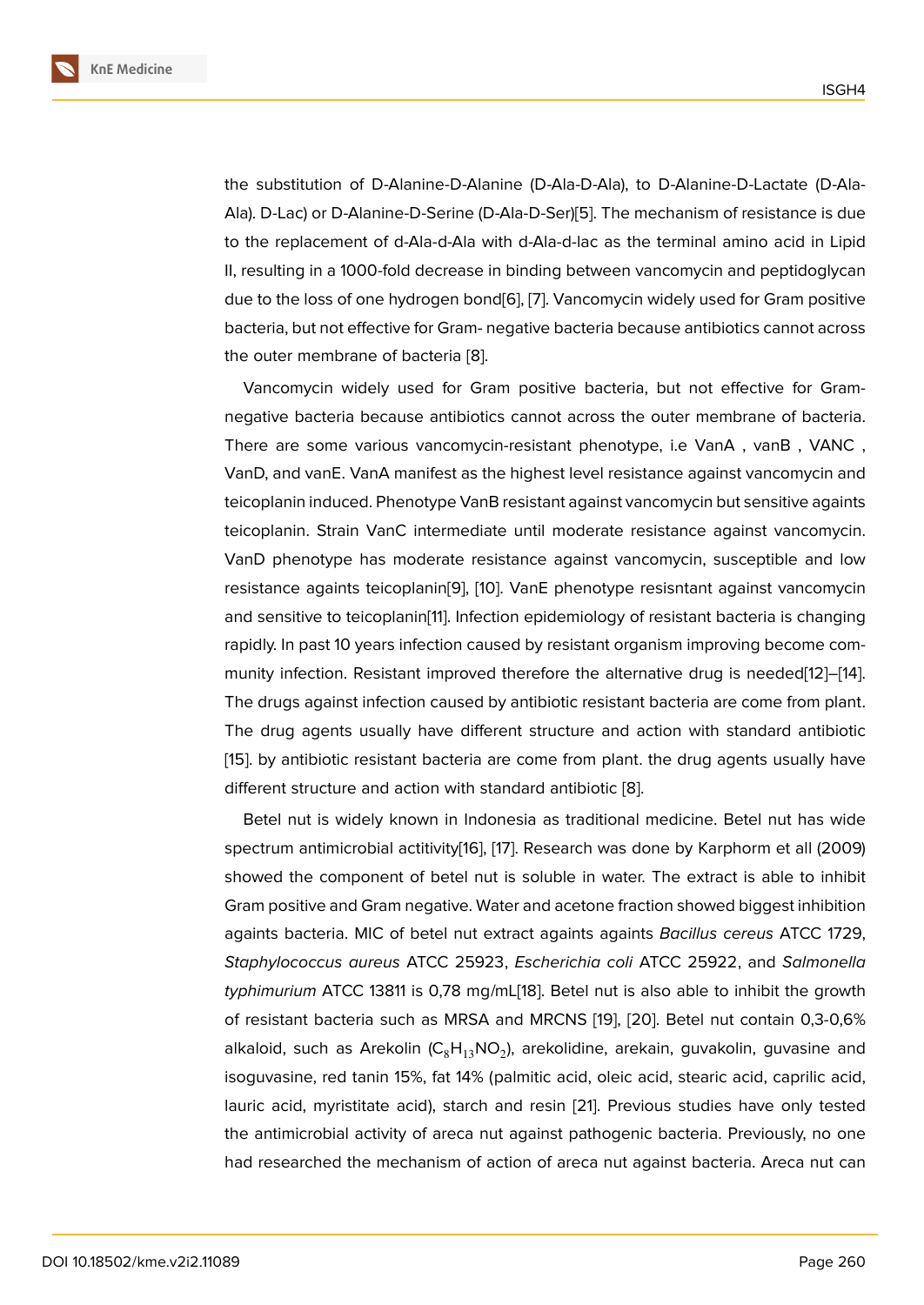

inhibit several resistant bacteria such as MRSA and MRCNS. This study performed an unprecedented test on VRE bacteria.

## **2. Methods**

**2.1. Extract preparation, maceration, and fractionation with different polarity solvent.**

Betel nut macerated by ethanol for 3x24 hours then evaporated. Extract then fractionated by water, ethyl acetate, and n-hexane. Each fraction evaporated. The extracts and it fractions were determined phytochemicals. Extract and fractions are separated by thin layer chromatograph TLC).

### **2.2. microdilution method to determined minimum inhibition concentration**

Minimum inhibitory concentration (MIC) determined with micro dilution method. This method used micro plate and brain heart infusion (BHI) broth (OXIOD CM1135). To the first until twelfth column of micro plate added 100 μL BHI broth. Five microns VRE added to 10 mL BHI broth to prepare the test bacteria and homogenized by vortex stirrer.

To all column of micro plate added 100μL BHI broth. Then to Second until twelfth column added 100μL VRE, which prepared before. To the twelfth column added 100μL extract solution of *Betel nut,* then homogenized*.* From twelfth column, took 100μL solution the added to eleventh column, homogenized. From eleventh column took 100μL solution, homogenized. The dissolution performed until third column. Microplate is incubated in 37<sup>∘</sup>C for 24 hours then observed the clear section of plate. The smallest concentration showed clear section stated as minimum inhibitory concentration (MIC). 5μL aliquot from the clear section was streak to nutrient agar and incubated in 37<sup>∘</sup>C four 24 hours. If there are not microbial growth on nutrient agar is stated as minimum killing concentration (MKC). Positive control obtained by added erythromycin, tetracycline, and penicillin G instead of the betel nut extract solution.

### **2.3. Bioautography method**

Bioautography was done by contact and agar overlay method. Contact method was done by touch TLC plate on media agar which before was streak by VRE. Then incubated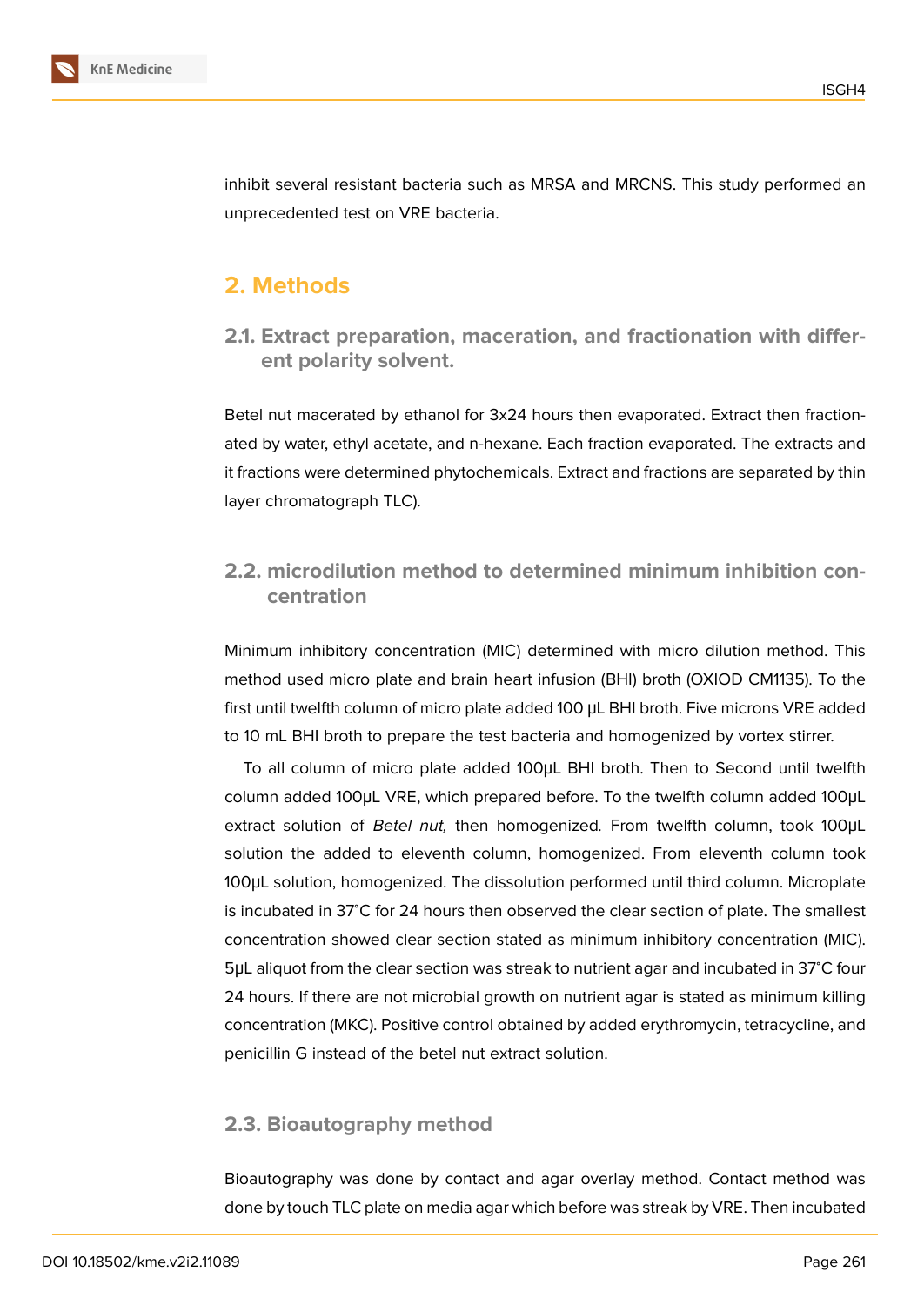in 37<sup>∘</sup>C for 24 hours. After incubated, check the clear area in around TLC's spot Agaroverlay method is the mix method between contact and direct method. Antimicrobial agent in agar poured into TLC plate, then TLC plate which containing microbe incubated for 24 hours. After 24 hours, check the clear area in TLC spot [22]

#### **2.4. Betel Nut mechanism**

The Betel nut mechanism againts VRE is determined by scanning electron microscope (SEM) method[23]

### **3. Result[s](#page-8-4)**

Phytochemical properties of Betel nut showed in Table 1.

| <b>Substances</b> | <b>Betel Nut</b>   |          |               |                |  |  |
|-------------------|--------------------|----------|---------------|----------------|--|--|
|                   | Ethanol<br>Extract | n-hexane | Ethyl acetate | water          |  |  |
| <b>Alkaloid</b>   |                    | $+$      |               |                |  |  |
| Flavonoid         |                    |          | $+$           | $+$            |  |  |
| Saponin           |                    | $+$      | $+$           | $\overline{+}$ |  |  |
| Quinone           | $\boldsymbol{+}$   | $^{+}$   | $+$           | $+$            |  |  |
| Tannin            |                    |          | $\ddot{}$     |                |  |  |
| Terpenoid         |                    | $^{+}$   |               |                |  |  |
| <b>Steroid</b>    |                    |          |               |                |  |  |

Table 1: Phytochemical Profile of *Betel Nut* Extract and Fraction.

Notes:

 $+$  = Extract/fraction is containing the substances

- = Extract/fraction is not containing the substances

The next step is thin layer chromatography (TLC) to separating the substances in extract and fractions.

Antimicrobial activity against VRE is determined by broth microdilution method. The result showed Betel Nut ethyl acetate fraction is able to inhibit the growth of VRE. Ethyl acetate fraction is able to inhibit VRE with concentration 128 µg/ (table 2).

Antimicrobial activity of *Betel Nut* showed that all fractions are able to inhibit VRE growth. It showed by the clear area in the plate. Autobiography showed the result that spot with RF 0.6 is able to inhibit the VRE growth show with clear zone in the spot area.(fig. 2)

To determine the VRE bacteria morphology after exposed by *Betel Nut* extract and fraction is using scanning electron microscopy (Figure 3).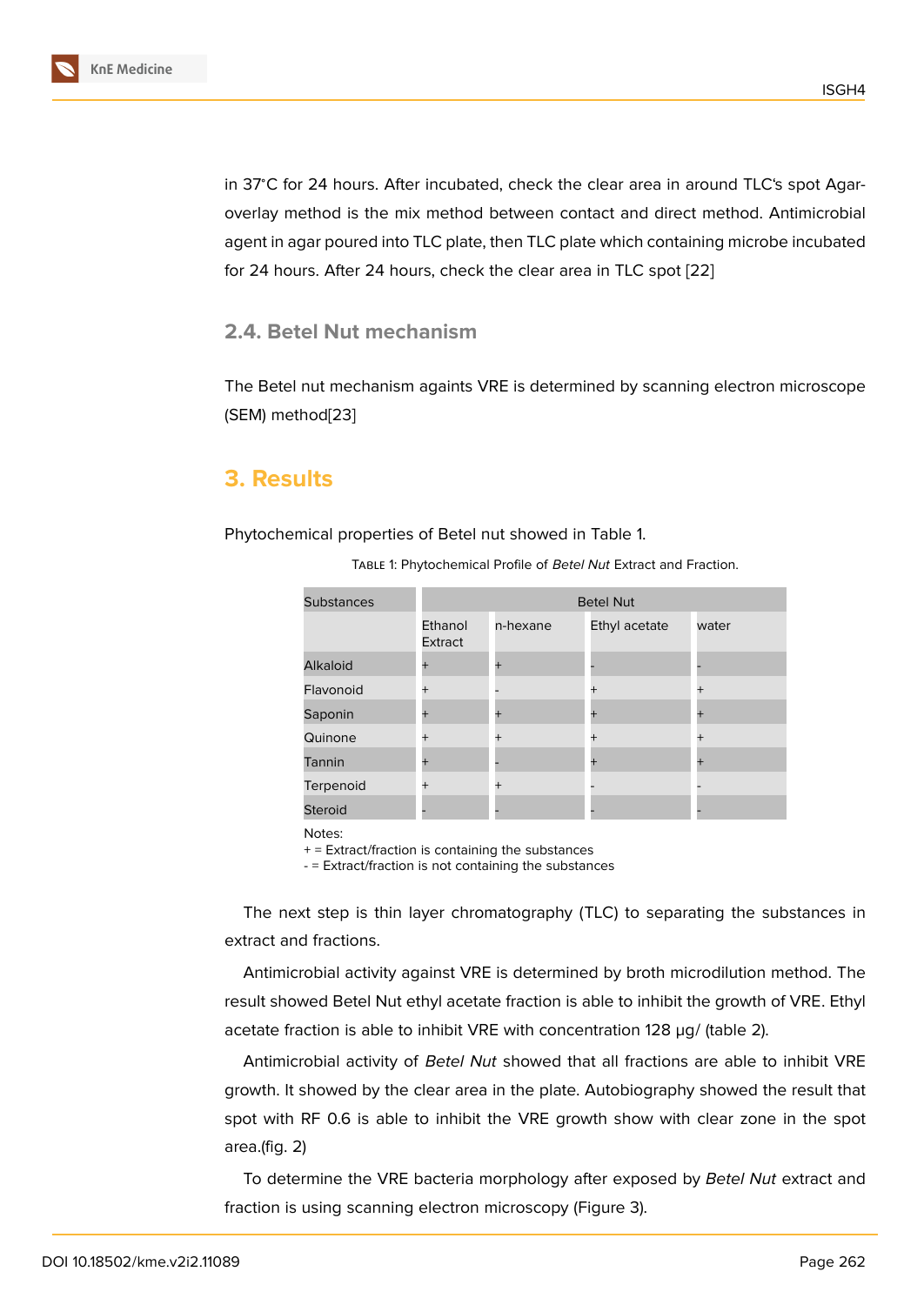

**Figure** 1: Chromatogram betel nut fraction used silica GF254, (1) betel nut extract, (2) λ 254 nm, (3) sprayed by FeCl3.

Table 2: Minimum Inhibition Concentration and Minimum Killing Concentration *Betel Nut*.

| Microbe    | F. Water     |            | Ethyl<br>F.<br>acetate |            | F.<br>$n-$<br>Hexana |            |              | Tetracyline |
|------------|--------------|------------|------------------------|------------|----------------------|------------|--------------|-------------|
|            | $(\mu g/mL)$ |            | $(\mu q/mL)$           |            | $(\mu g/mL)$         |            | $(\mu g/mL)$ |             |
|            | MIC.         | <b>MKC</b> | MIC.                   | <b>MKC</b> | <b>MIC</b>           | <b>MKC</b> | <b>MIC</b>   | <b>MKC</b>  |
| <b>VRE</b> | >1024        | >1024      | 256                    | >1024      | 1024                 | >102464    |              | 512         |

#### Notes:

MIC = Minimum Inhibition Concentration MKC = Minimum Killing Concentration



**Figure** 2: Bioautography spot in TLC against VRE (1) spot in TLC that used for autobiography (2). Clear zone of bacteria after media contained bacteria were contacting with spot in TLC no 1.

### **4. Discussion**

The test results of areca nut extract against VRE showed that the best fraction was the ethyl acetate fraction. Phenol is thought to have an important role and is responsible as an antibacterial against VRE. This study is in line with previous studies that areca nut extract can inhibit other resistant bacteria which are MRSA and MRCNS[19], [24].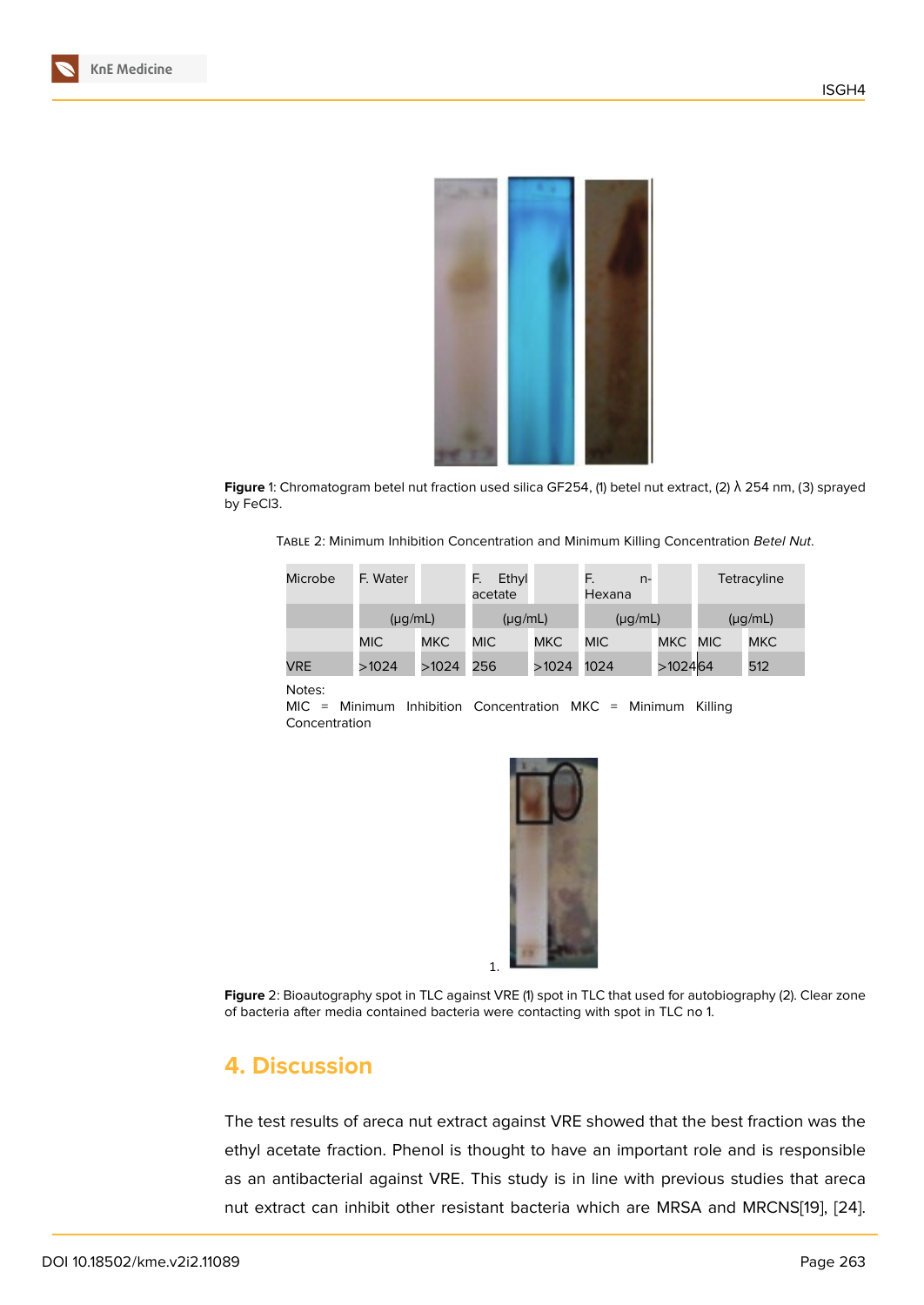

Figure 3: Scanning Electron Microscopy of VRE (1) VRE exposed by ethyl acetate fraction (2) VRE exposed by erythromycin, (3) MRNCS exposed by tetracycline.

Betel nut is widely known has an antimicrobial activity against bacteria. Betel nut is able to inhibit Gram positive and Gram negative[25]. Chewing of betel nut after every meal reduces the population of oral micro flora which may be responsible for dental carries and bad breath[26]. It was also seen that enteric pathogens like *Staphylococcus aureus, Salmonella typhi, Escherichia coli* and *S[hig](#page-8-5)ella flexneri* could be inhibited by ingredients of betel nut[27]. By looking at the research results, it can be seen the scientific implication t[hat](#page-9-0) areca nut extract has good effectiveness against bacteria. This is in line with research that conducted antimicrobial tests on bacteria[28].

The result showed ph[eno](#page-9-1)lic substances is the antimicrobial properties that can inhibit VRE, due to it reaction to FeCl $_3$ . Phenolic substances showed dark purple to black when it reacted with  $\mathsf{FeCl}_3$ . Phenolic substances widely spread in plant and it i[s s](#page-9-2)econdary metabolite in metabolism pathway of plant[29]. Phenolic compounds with less complex structures, such as catechol and coumarin, have also shown to exhibit bactericidal and fungicidal activities. Increased accumulation of phenolic phytoalexins in plants can promote host defense against pathogens. [On](#page-9-3)e outstanding example is the resistance of grape phenolic stilbenes to fungal colonization[30]. The results of this study are in line with research that proves that polyphenols are a promising source of effective, safe, and inexpensive antibacterial compounds. Although polyphenols with a higher minimum inhibitory concentration than antibiotics cannot be [us](#page-9-4)ed in antimicrobial monotherapy due to insufficient therapeutic effect, the application of combination therapy with antibiotics can improve their pharmacokinetic and pharmacodynamic properties[31].

Polyphenols have a significant impact on human health. Polyphenols can pass through the digestive system without absorption, so they can affect the gut microbiota. This can cause polyphenols to become their active forms and polyphenol[s to](#page-9-5) change the composition of the gut microbiota thereby inhibiting pathogenic and beneficial bacteria[32]. Phenolic substances have antimicrobial activity through inhibition of oxidative substances which reacted with sulfhydryl or through nonspecific interaction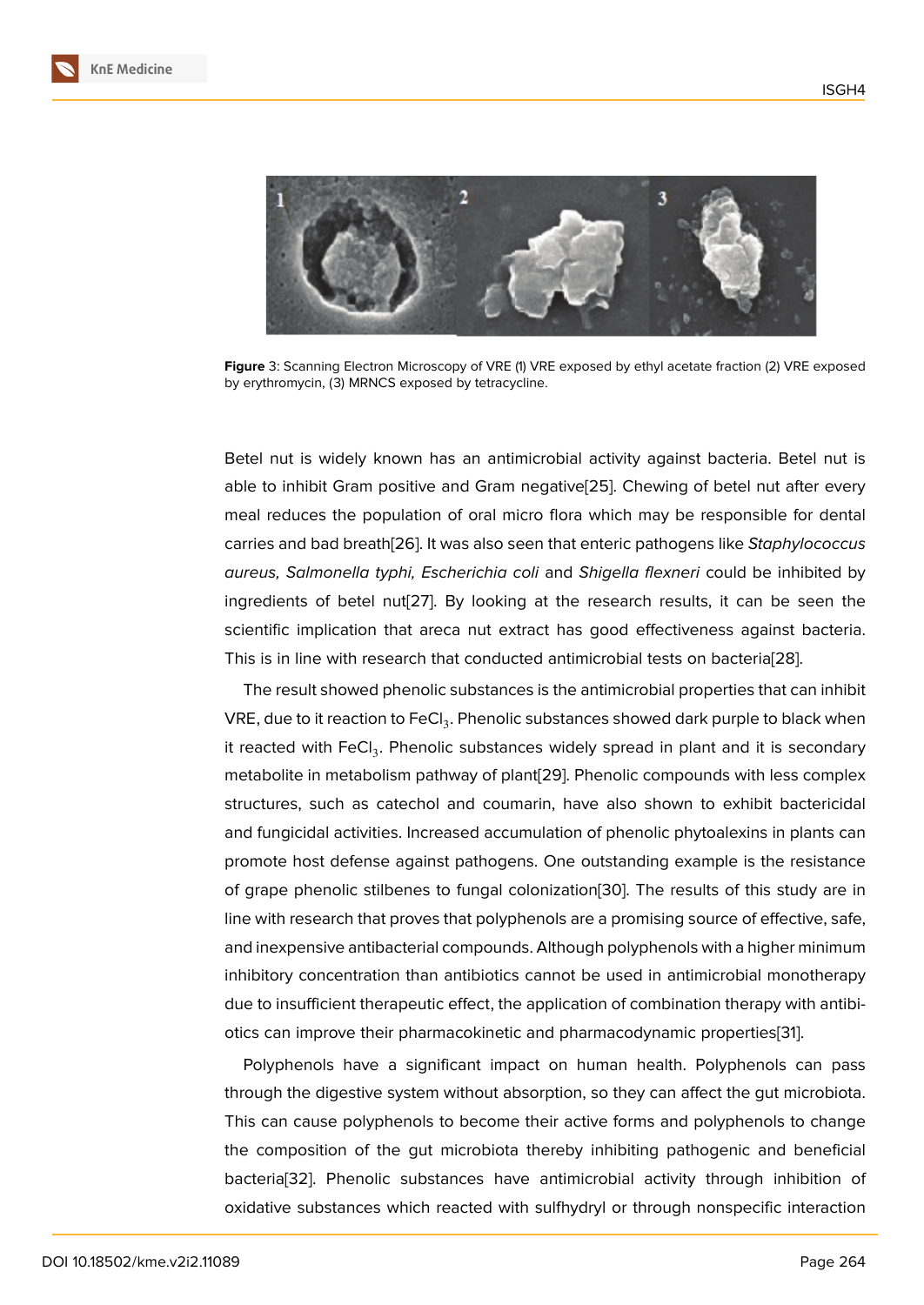with protein or membrane cell bacteria[33]. Simple phenols and phenolic acids have simple phenol ring structures with single substitutions such as cinnamic and caffeic acids so that they have many substitutions and hydroxylation. The site and degree of hydroxylation affect the degree of to[xici](#page-9-6)ty. Metabolites appear to be more strongly inhibited the more easily their structures are oxidized[34].

The SEM result showed VRE contacted to betel nut extract is destroyed. Some antibacterial compounds inhibit bacterial growth by damaging cell walls. The results of this study showed that exposure to phenol from [the](#page-9-7) extract was able to damage the cell wall structure. This is in line with previous studies of phenolic compounds having a good ability to destroy bacterial cell walls. Phenol compounds show results in terms of induce greater ion leakages and higher proton influx than hydroxybenzoic acids[35]. Antibacterial targets the peptidoglycan layer at the time of bacterial cell wall assembly. Antibacterial can bind to the peptide substrate on the peptidoglycan layer thereby preventing the reaction with the enzyme. It acts by reducing peptidoglycan cross[-link](#page-9-8)ing and consequently weakening the cell wall [36], [37].

The limitation of this research is that it only looks at the exposure to the extract and its fraction but does not see the exposure to secondary metabolites from the isolates. For further research, it is necessary to isolate secondary [me](#page-9-9)t[abo](#page-9-10)lites from areca nut, to determine the damage to the bacterial structure. In addition, it is necessary to do an acute toxicity test for extracts to determine the safety of extract consumption.

### **5. Conclusions**

Betel nut can inhibit vancomycin resistant enterococcus (VRE). This finding could be an alternative for the discovery of new drug compounds. This research needs to be continued by testing the mechanism on other targets using isolates of secondary metabolites from areca nut.

### **References**

- [1] Cetinkaya Y, Falk P, Mayhall CG. Vancomycin-resistant enterococci. Clinical. Microbiology. Rev. 2000;13(4):686–707.
- <span id="page-6-1"></span><span id="page-6-0"></span>[2] O'Driscoll T, Crank CW. Vancomycin-resistant enterococcal infections: Epidemiology, clinical manifestations, and optimal management. Infection. Drug Resist. 2015;8:217– 230. https://doi.org/10.2147/IDR.S54125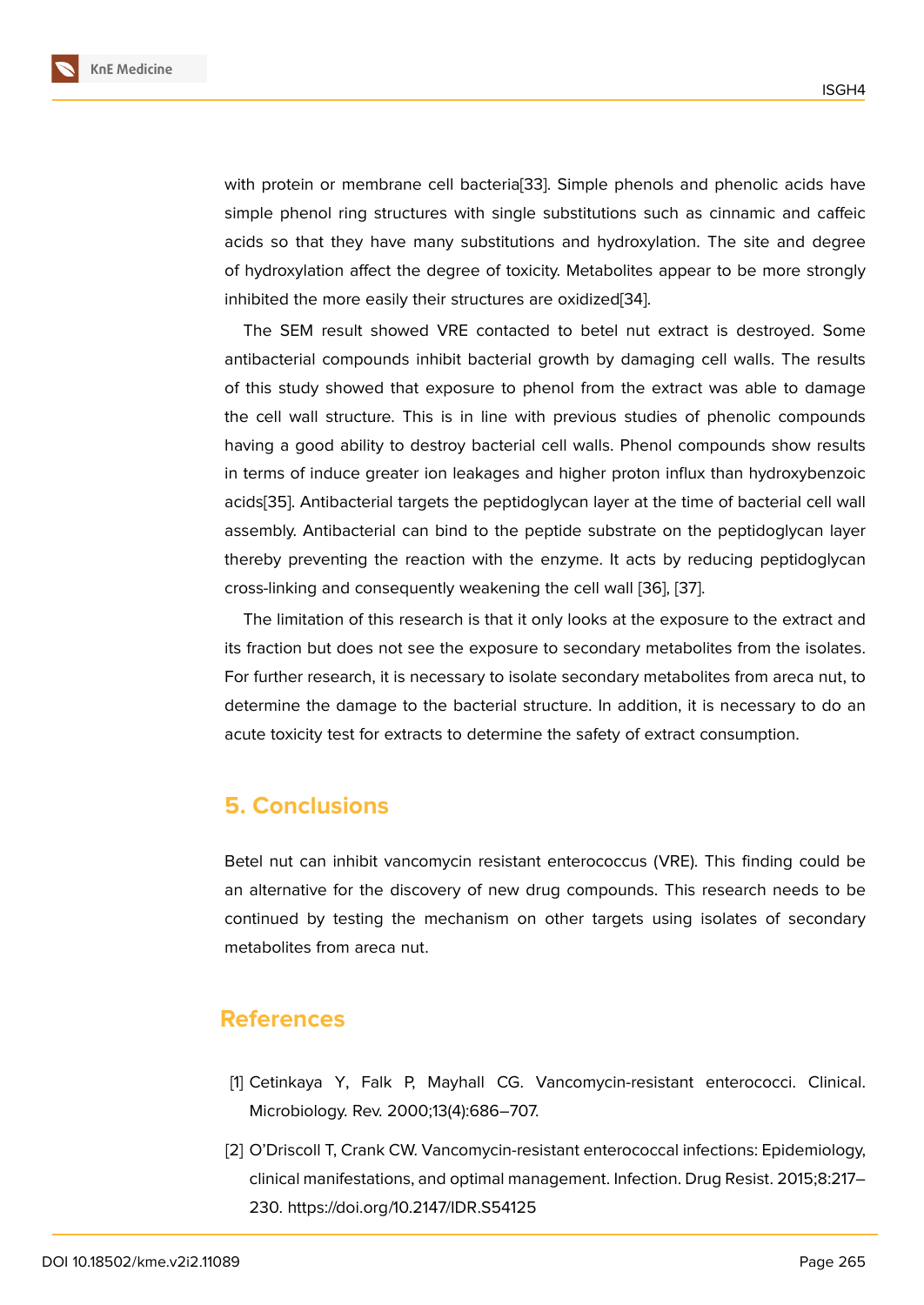

- <span id="page-7-0"></span>[3] N. I. of Health (US), Biologycal Science Curiculum Study. Understanding emerging and re-emerging infectious diseases. National Institutes of Health (US); United States; 2007.
- <span id="page-7-1"></span>[4] Centers DC. Vancomycin Resistant Enterococci (VRE) in healthcare settings. Centers Disease Control and Prevention. Unites States; 2019.
- <span id="page-7-2"></span>[5] Ahmed MO, Baptiste KE. Vancomycin-resistant enterococci: A review of antimicrobial resistance mechanisms and perspectives of human and animal health. Microbiology. Drug Resistant. 2018;24(5):590–606. https://doi.org/10.1089/mdr.2017.0147
- <span id="page-7-3"></span>[6] Guffey AA, Loll PJ. Regulation of resistance in vancomycin-resistant enterococci: The VanRS two-component system. Microorganisms. 2021;9(10):2026 ; 1-26 https://doi.org/10.3390/microorganisms9102026
- <span id="page-7-4"></span>[7] Stogios PJ, Savchenko A. Molecular mechanisms of vancomycin resistance. Protein Science. 2020;29(3):654–669. https://doi.org/10.1002/pro.3819
- <span id="page-7-5"></span>[8] Fair RJ, Tor Y. Antibiotics and bacterial resistance in the 21st century. Perspective in Medicinal Chemistry. 2014;6:25–64. https://doi.org/10.4137/PMC.S14459
- <span id="page-7-6"></span>[9] Teo JWP, Krishnan P, Jureen R, Lin RTP. Detection of an unusual van genotype in a vancomycin-resistant *enterococcus* faecium hospital isolate. Journal Clinival Microbiology. 2011;49(12):4297–4298. https://doi.org/10.1128/JCM.05524-11
- <span id="page-7-7"></span>[10] Munita JM, Arias CA. Mechanisms of antibiotic resistance. Microbiology Spectrum. 2016;4(2):10.1128; 1-37.
- <span id="page-7-8"></span>[11] Khairy RM, Mahmoud MS, Esmail MAM, Gamil AN. First detection of vanB phenotypevanA genotype vancomycin-resistant enterococci in Egypt. Journal of Infection in Developing Countries. 2019;13(9):837–842. https://doi.org/10.3855/jidc.10472
- <span id="page-7-9"></span>[12] Prestinaci F, Pezzotti P, Pantosti A. Antimicrobial resistance: A global multifaceted phenomenon. Pathogen Global Health. 2015;109(7):309–318. https://doi.org/10.1179/2047773215Y.0000000030
- [13] Ventola CL. The antibiotic resistance crisis. Pharmacy and Therapeutic. 2015;40(4):277–283.
- <span id="page-7-10"></span>[14] Nursidika P, Saptarini O, Rafiqua N. Aktivitas antimikrob fraksi ekstrak etanol buah pinang (areca catechu l) pada bakteri methicillin resistant *Staphylococcus aureus*. Majalah Kedokteran Bandung. 2014;46(2):94–99.
- <span id="page-7-11"></span>[15] Khameneh B, Iranshahy M, Soheili V, Bazzaz BSF. Review on plant antimicrobials: A mechanistic viewpoint. Antimicrobial Resistance Infection Control. 2019;8(1):118-146. https://doi.org/10.1186/s13756-019-0559-6
- <span id="page-7-12"></span>[16] Jam N, Hajimohammadi R, Gharbani P, Mehrizad A. Evaluation of antibacterial activity of aqueous, ethanolic and methanolic extracts of areca nut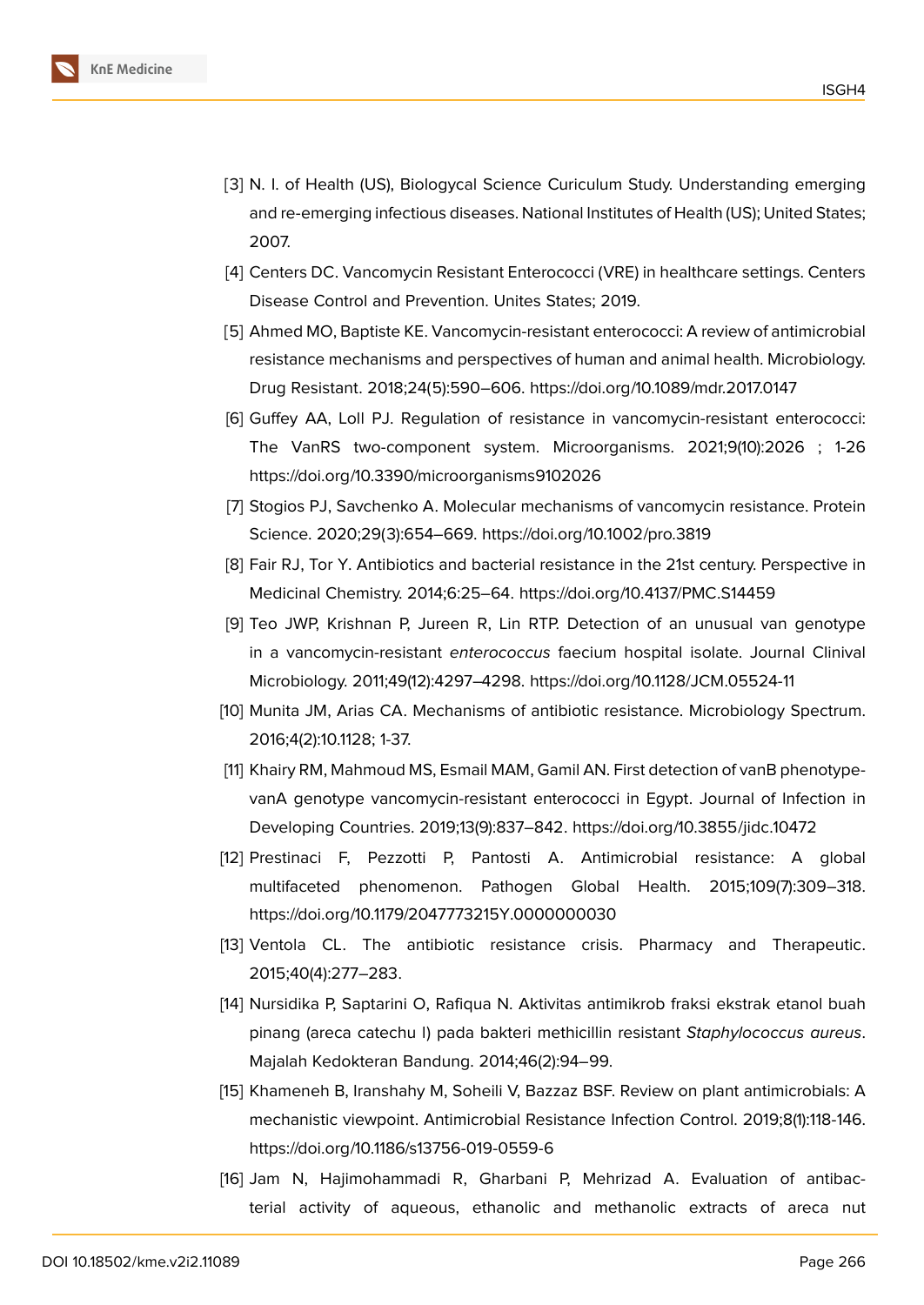

fruit on selected bacteria. BioMed Research International. 2021:6663399; 1-8 https://doi.org/10.1155/2021/6663399

- <span id="page-8-0"></span>[17] Reena R, Anthikat N. Study on the areca nut for its antimicrobial properties. Journal of Young Pharmacist. 2009;1(1):42–45. https://doi.org/10.4103/0975-1483.51874
- <span id="page-8-1"></span>[18] Karphrom A, Suknaisilp S, Pradeepasaena P, Tantratian S. Antimicrobial activities of betel nut (*Areca catechu linn*) seed extracts. Education Rajamangala University of Technology. Thailand; 2009.
- <span id="page-8-2"></span>[19] Nursidika P, Saptarini O, Rafiqua N. Aktivitas antimikrob fraksi ekstrak etanol buah pinang (*Areca catechu* L) pada bakteri methicillin resistant *Staphylococcus aureus*. Majalah Kedokteran Bandung. 2014;46(2):94–99. https://doi.org/10.15395/mkb.v46n2.280
- <span id="page-8-3"></span>[20] Nursidika P. Daya hambat esktrak pinang (*Areca catechu*) terhadap pertumbuhan bakteri methicillin-resistant coagulase negatives staphylococci (MRCNS). Proceeding Publication of Creativity and Research Medical Laboratory Technology DIV. 2019;1(1); 45-53.
- [21] Chen X, He Y, Deng Y. Chemical composition, pharmacological, and toxicological effects of betel nut. Eviddence Based Complementary and Alternative Medicine. 2021:e1808081;0(0); 1-7 https://doi.org/10.1155/2021/1808081
- [22] Valle DL, Puzon JJM, Cabrera EC, Rivera WL. Thin layer chromatographybioautography and gas chromatography-mass spectrometry of antimicrobial leaf extracts from Philippine *Piper betle* L. against multidrug-resistant bacteria. Evid.-Based Complementary Alternative Medicine. 2016:4976791; 0 (0); 1-7 https://doi.org/10.1155/2016/4976791
- <span id="page-8-4"></span>[23] Chaparro SC, Salguero JT, Baquero DA, Pérez JE. Effect of polyvalence on the antibacterial activity of a synthetic peptide derived from bovine lactoferricin against healthcare-associated infectious pathogens. BioMed Research International. 2018:e5252891; 0(0); 1-12. https://doi.org/10.1155/2018/5252891
- [24] Nursidika P. Daya hambat esktrak pinang (*Areca catechu*) terhadap pertumbuhan bakteri methicillin-resistant coagulase negatives staphylococci (MRCNS). Proceeding Publication of Creativity and Research Medical Laboratory Technology DIV 2019;1(1); 45-53.
- <span id="page-8-5"></span>[25] Jam N, Hajimohammadi R, Gharbani P, Mehrizad A. Antibacterial activity of *Punica granatum* L. and Areca nut (P.A) combined extracts against some food born pathogenic bacteria. Saudi Jounal and Biological Science. 2021;29(3);1730-1736. https://doi.org/10.1016/j.sjbs.2021.10.057